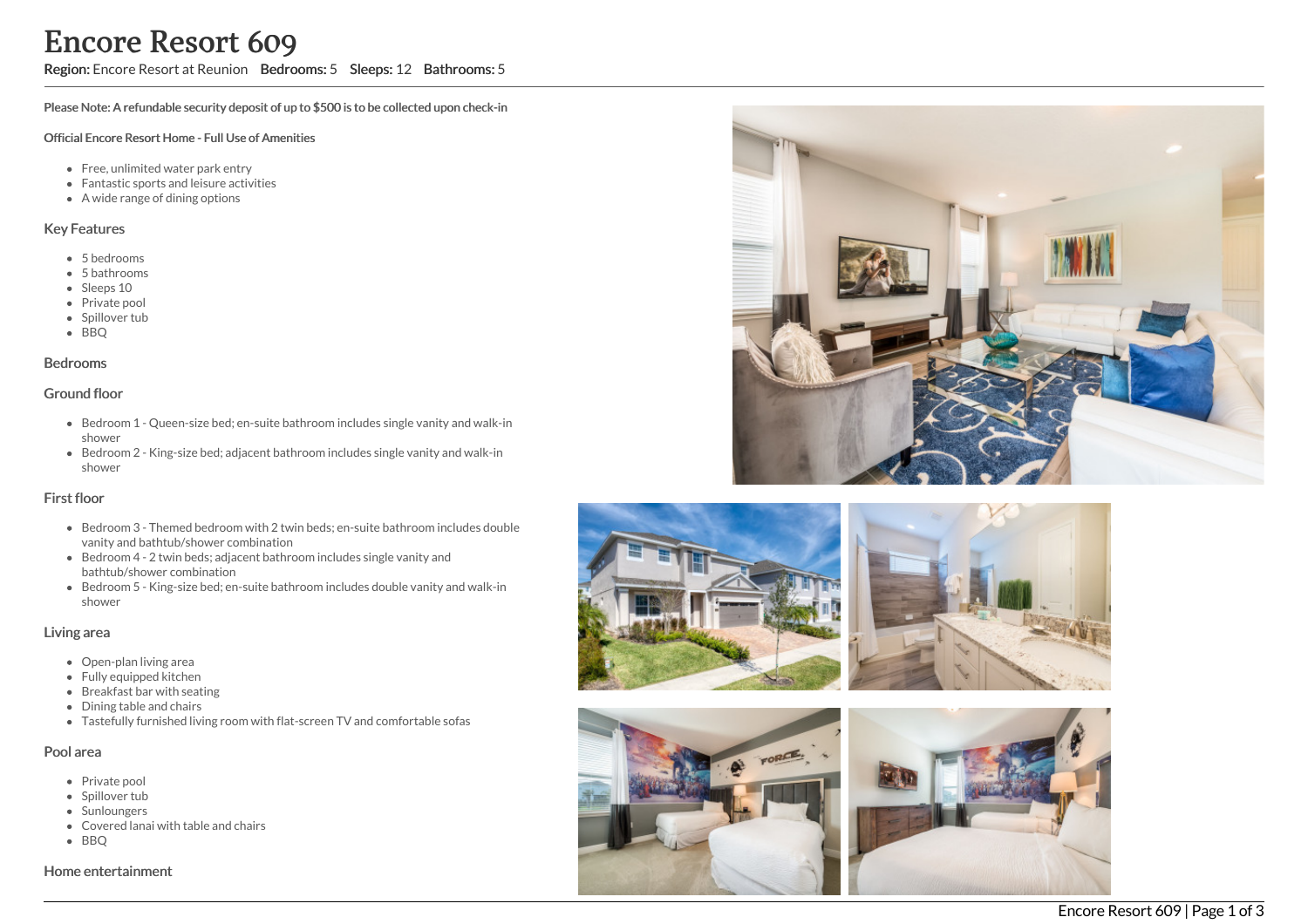- Flat-screen TVs in living area and all bedrooms
- Upstairs loft area with large flat-screen TV and leather L-shaped sofa

## General

- Air conditioning throughout
- Complimentary wifi
- Bedding and towels included
- Private parking
- Pet friendly home (additional charges apply)

## Laundry room

- Washer and dryer
- Iron and ironing board

# Children's equipment available for hire

- $\bullet$  Crib
- Stroller
- High chair
- Pack and play

# Places of interest

- Golf courses 4 miles
- Supermarket 2 miles
- $\bullet$  Shopping mall 4 miles
- Disney World 7 miles
- Seaworld 14 miles
- Universal Studios 20 miles
- Legoland 30 miles
- Airport 26 miles
- Beaches 75 miles